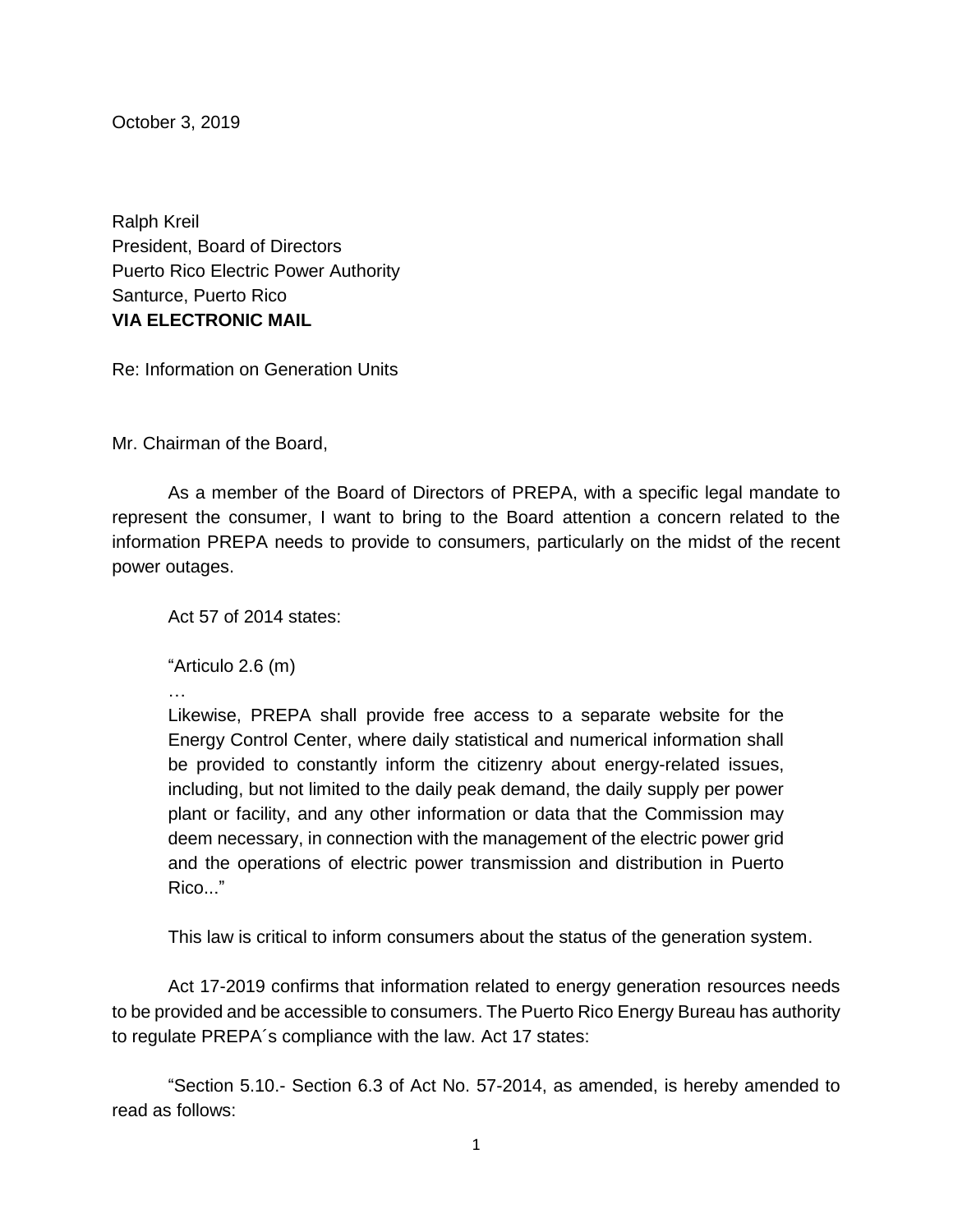"Section 6.3.- Powers and Duties of the Energy Bureau.

The Energy Bureau shall have the following powers and duties:

...

(t) Determine and require the type of **statistical and numerical information that the electric power company responsible for operating the electrical system shall post every day on its website to keep citizens constantly informed of energy affairs** including, but not limited to, the daily peak demand in Puerto Rico, **the daily delivery of energy per energy company or electric power generation facility or plant**, the percentage of distributed generation, the cost of electricity generation per kWh, and any other necessary information or data in connection with the administration of the electric power grid and the operations of electric power transmission and distribution in Puerto Rico;"

The Puerto Rico Energy Bureau in its May 20<sup>th</sup> Resolution and Order it states:

"Pursuant to the provisions of Act 17-2019, PREP A is required to keep and maintain a free access website, whereby PREPA shall provide at least the following:

…

## **ii. Information of the electric power infrastructure, including information regarding public and private generators, so that customers may be able to evaluate the status of the electric power infrastructure and PREP A as a public instrumentality;**

…

v. The price per barrel, or its equivalent, per type of fuel, the average rate per kilowatthour for each customer sector, the cost of generation per kilowatt-hour and per power plant, all operating costs and expenses, an itemization of the operating costs related to electric power generation, transmission, and distribution, the service cost to each customer class, generation per type of technology, and any other information about PREPA operations;

## vi. **A breakdown of the electricity demand projected and determined by PREPA's Energy Control Center;**

## vii. **The data related to the energy generation capacity and reserve margin;**

…

ix Access to a platform where customers may request any information and other PREPA public documents that are not available through the website;